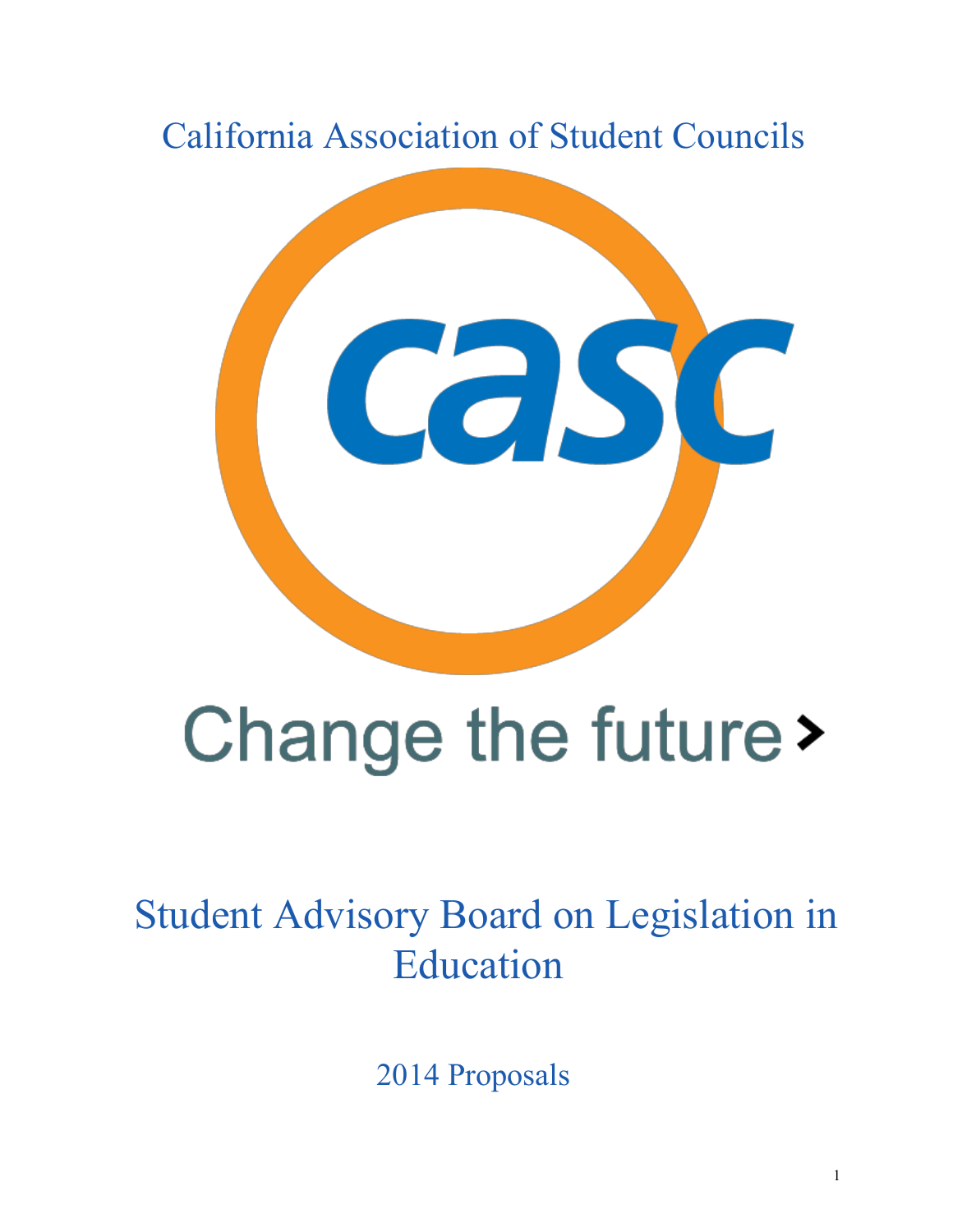# Student Advisory Board on Legislation in Education (SABLE) *Proposals Developed February 2426, 2014*

#### **TABLE OF CONTENTS**

|  |  |  |  | Commendations.<br>Staff Members 3<br>Student Board Member Position.<br>Teacher Feedback 8<br>Role of Technology in the Classroom.<br>Student Engagement in the Local Control Accountability Plan 19 |
|--|--|--|--|-----------------------------------------------------------------------------------------------------------------------------------------------------------------------------------------------------|

#### *The California Association of Student Councils (CASC)*

Executive Director: Dr. June E. Thompson (cascmail@aol.com) President: Maggie Wang, Troy High School (maggie.wang@casc.net)

> 1212 Preservation Parkway Oakland, CA 94612 Phone: 510-834-2272 | Fax: 510-834-2275 www.casc.net | cascmail@aol.com

Ajay Shanmugham, Brea Olinda High School Education Policy Director ajay.shanmugham@casc.net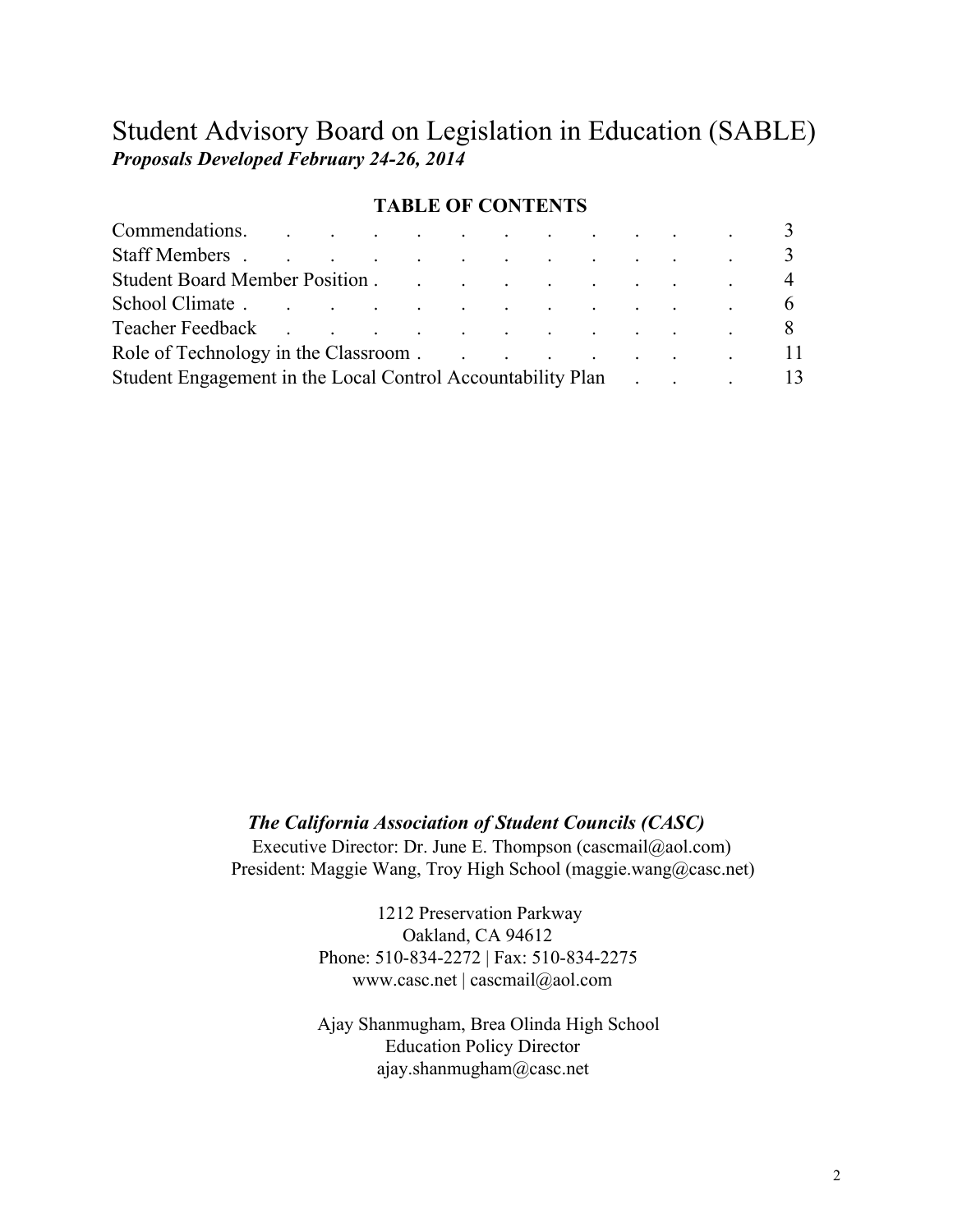# **COMMENDATIONS**

The Student Advisory Board on Legislation in Education commends the Assembly Committee on Education for speaking with the students of California for the 2014 SABLE conference.

The Student Advisory Board on Legislation in Education commends Rick Pratt, Chief Consultant for the Assembly Committee on Education, for his invaluable knowledge and continued support of the California Association of Student Councils and the Student Advisory Board program.

The Student Advisory Board on Legislation in Education commends Adonai Mack, Legislative Advocate for the Association of California School Administrators (ACSA), for his work with the delegation, helping them hone their proposals and granting them honest and accurate insight into the world of education policy.

The Student Advisory Board on Legislation in Education commends Bruce Holaday, member of the California State Board of Education, for his continued dedication to the Student Advisory Board of Education (SABE) and the Student Advisory Board on Legislation in Education (SABLE), speaking and working with the delegation.

The Student Advisory Board on Legislation in Education commends John Mockler of John Mockler & Associates (writer of Proposition 98 and former Executive Director of the State Board of Education) for his work with the delegation in helping them crystallize their proposals.

# STAFF MEMBERS

*Director:* Ajay Shanmugham, Brea Olinda High School, Brea *Assistant Director:* Maggie Wang, Troy High School, Fullerton *Adult on Site:* Dr. Anysia Mayer, CSU Stanislaus *Gamma (Counselor Trainer):* Karina Hwang, Claremont McKenna College *Research Team Lead:* Cameron Keegan, Analy High School, Sebastopol *Administrative Team (A-Team):* Megan Wong, Mira Loma High School, Sacramento *Counselors:* Hiro Bower, University of California at Santa Barbara; Hector Delgado, University of California at Los Angeles; Samantha Hunt, Enterprise High School, Redding; Esha Lal, Granite Bay High School, Granite Bay; Jennifer Yi, Troy High School, Fullerton Presented to the Assembly Education Committee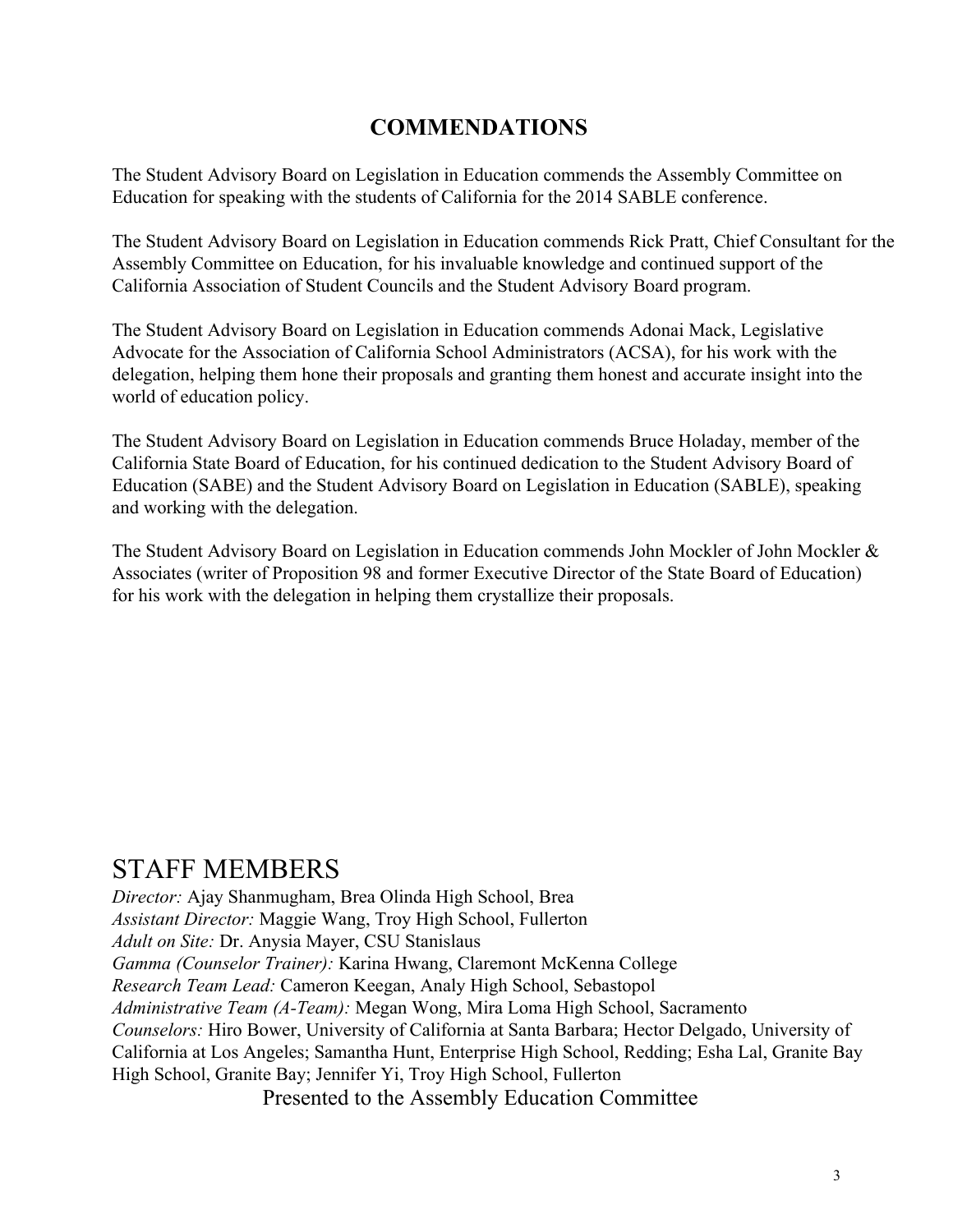#### Wednesday, February 26, 2014, Item #1

| Topic:       | District Student Board Members                                                                                   |
|--------------|------------------------------------------------------------------------------------------------------------------|
| Presenters:  | Shawn Ahdout, Beverly Hills High School, Beverly Hills; Justin Ingram, Bellarmine College                        |
|              | Preparatory, San Jose; Milan Zhou, Folsom High School, Folsom                                                    |
| Facilitator: | Hiro Bower, University of California at Santa Barbara                                                            |
|              | Group Members: Emma Boggs, Oakdale High School, Oakdale; Kristin Hsu, Fairfield High School, Fairfield; Jay Nam, |
|              | Troy High School, Fullerton; Emily Sim, Troy High School, Fullerton; Grace Song, John A. Rowland                 |
|              | High School, Rowland Heights; Judith Zhu, Ayala High School, Chino Hills                                         |

#### I. **PRIORITY**

The Student Advisory Board on Legislation in Education, a program of the California Association of Student Councils, supports student involvement in the decision-making process.

#### II. **RECOMMENDED LEGISLATIVE ACTION**

The Student Advisory Board recommends that the legislature amend education code 35012 to remove the requirement that students obtain evidence that 10 percent of the district's students support a student board member. We support an amendment that allows for any high school student to create a student board member position by submitting a formal written request to the school board chairperson.

### III. **PROVEN RESULTS AND RATIONALE**

- Students deserve meaningful involvement in the decision-making process because they are the main stakeholders in the education system. Research suggests students who are engaged do better academically.
- Districts across the state that have student members on their board of education and this creates a beneficial environment where students understand that their opinions matter.
- Folsom Cordova Unified School District (FCUSD) has a student board member who has led a dedicated group of high school representatives in providing a student perspective to the district board meetings.
- The State Board of Education has a student member who represents the students of California at the State Board Meetings.

#### IV. **KEY ISSUES**

● Student voices and opinions are not fully heard due to the absence of the Student Board Member position in various school districts. This stems from a lack of awareness and support from the local school districts.

#### V. **FISCAL ANALYSIS**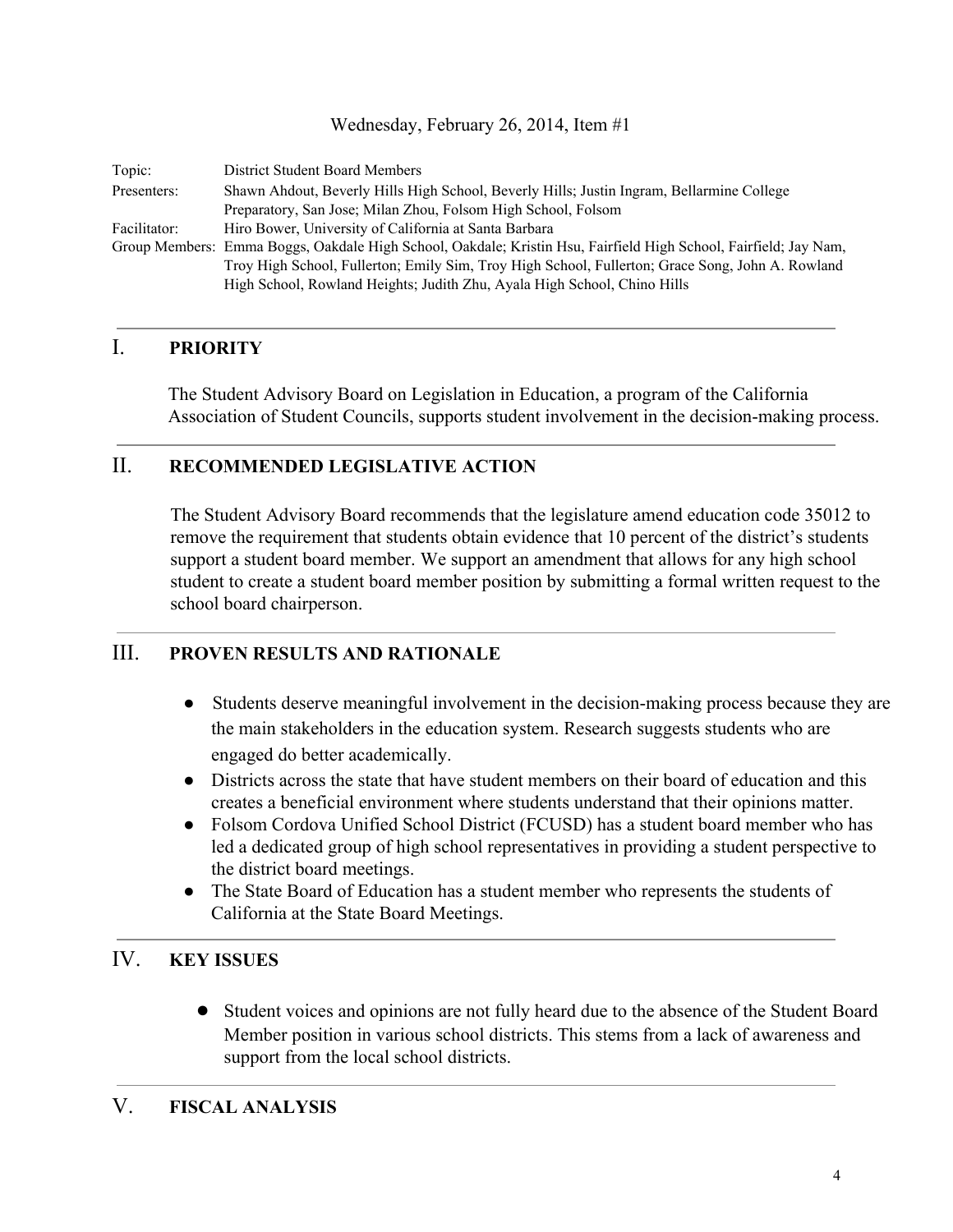The California Constitution requires the state to reimburse local agencies and school districts for certain costs mandated by the state. Statutory provisions establish procedures for making that reimbursement. This bill would provide that, if the Commission on State Mandates determines that the bill contains costs mandated by the state, reimbursements for those costs shall be made pursuant to these statutory provisions.

# VI. **PREVIOUS ACTION**

#### *Relevant Education Code*

- California Education Code Section 35012, Part D: Any district where 10% of the high school students, or 500 student, whichever is less, sign a petition to create a student board member, the Board of Education is required to include pupil representation.
- California Education Code Section 33000.5, Part A: the Governor shall also appoint a student member to the State Board of Education, with the advice and consent of two-thirds of the Senate.

# *Previous Legislative action*

 $\bullet$  AB 1007 (2009-2010) – Amended petition process in 35012 to include a preferential vote for the SBM through a petition. Passed through congress. Vetoed by governor.

#### *Student/CASC action*

- Campaign to have all school boards have a student board member by the year 2020 (CASC 2020).
- Increase student involvement in the education system (SABE/SABLE).

# Presented to the Assembly Education Committee Wednesday, February 26, 2014, Item #2

Topic: Gauging School Climate Presenters: Cecellia Tsui, Oxford Academy, Cypress; Gathenji Njoroge, Bakersfield Christian High School, Bakersfield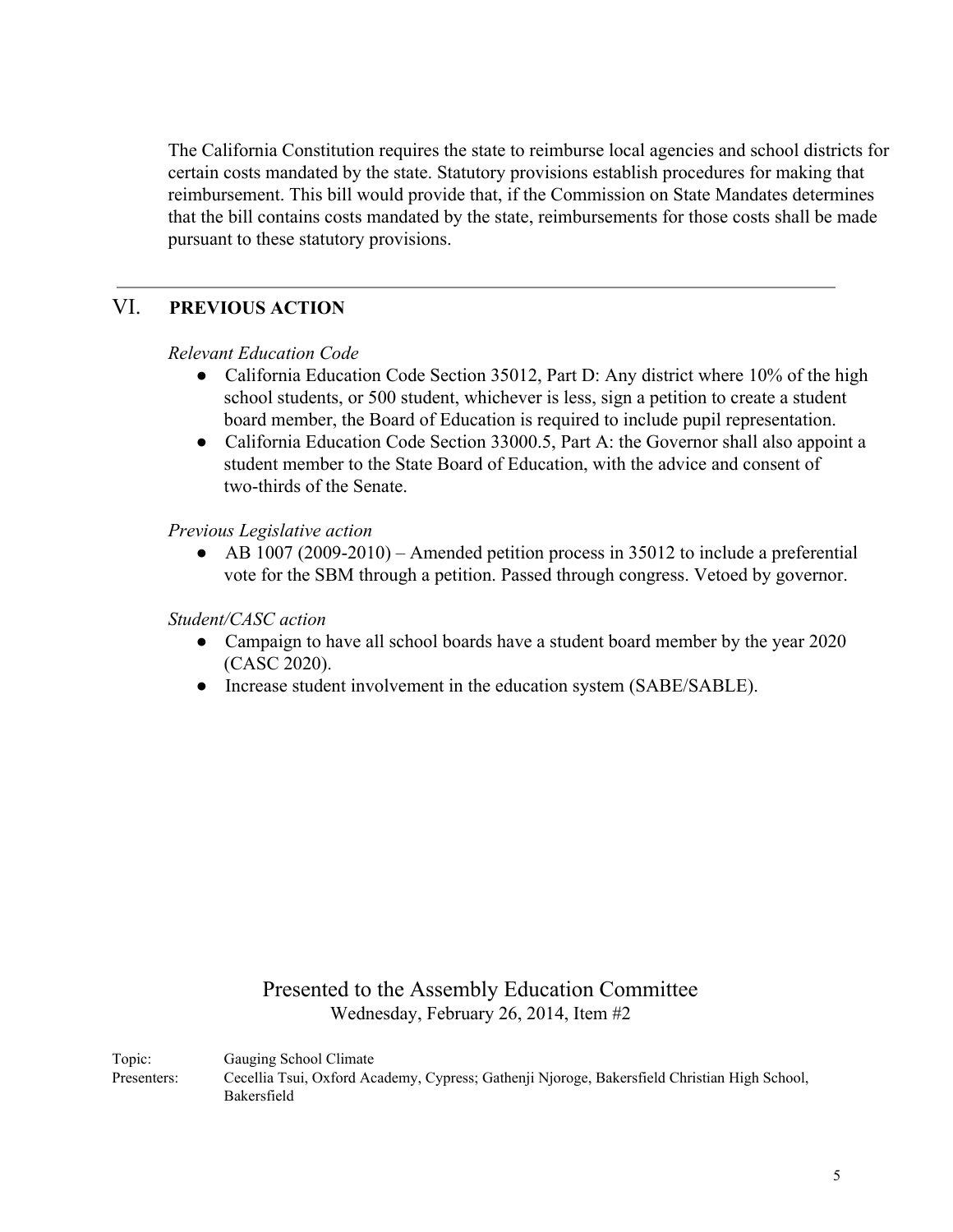Group Members: Richard Duan, Mira Loma High School, Sacramento; Davis Katakura, Marina High School, Huntington Beach; Sarah Lopez, Moorpark High School, Moorpark; Eleyna Guerrero, River City High School, West Sacramento; Sierra Pilgrim, Lincoln Jr. High, Taft; Jasdeep Sihota, San Marcos High School, Carlsbad; Jinnie Rhee, Valencia High School, Placentia

# I. **PRIORITY**

The Student Advisory Board on Legislation and Education, a program of the California Association of Student Councils, establishes a method of measuring school climate to enhance student wellness as a priority.

#### II. **RECOMMENDED LEGISLATIVE ACTION**

The Student Advisory Board recommends that the legislature

- 1. Create a pilot survey for both high school students and administrators based on criteria, such as bullying and mental wellness, in order to accurately gauge school climate. After the success of the pilot survey has been determined, a permanent survey may be established based on the feedback from the pilot survey.
- 2. Mandate that students are aware of resources, such as mental health psychologists, available in order to help improve the school climate.
- 3. Require a semi-annual incident report of all pertinent incidents that affect student climate (e.g. suicides and assault) that will be anonymous and released to the County Board of Education.

# III. **PROVEN RESULTS AND RATIONALE**

- Students desire to feel comfortable, accepted, and safe in their school environment. We believe that with more specific guidelines to quantify student climate, funds will be more accurately and efficiently distributed to benefit the schools.
- It is the intention of this revision to not only improve the measurement of school climate, but also to encourage students to stay in school and use the most of their education for the betterment of California in the future.

# IV. **KEY ISSUES**

- School climate is currently measured by drop-out rates. There is no method known that can accurately measure climate due to varying factors between schools.
- Local district issues are also taken into account. However, these issues can vary between districts, making it difficult to assess the school climate of California.

# V. **FISCAL ANALYSIS**

Even though the immediate implementation will have a cost, the ultimate goal is the well-being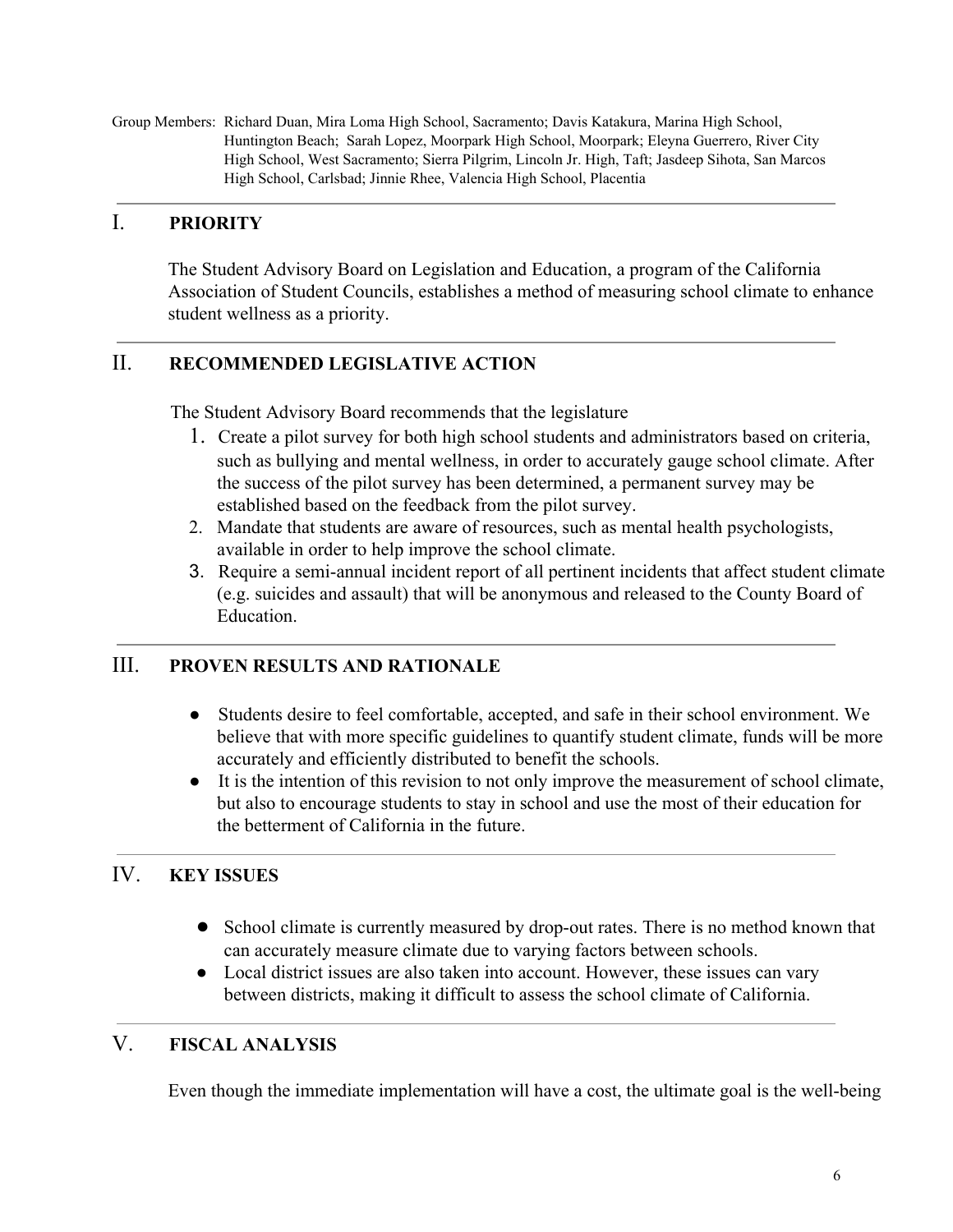and best education for the students. Funding our students' education is a long term investment, and we will be repaid by having a better economy due to a more productive generation of children.

*What will cost money?*

- The creation and maintenance of the survey's website will cost some money.
- It will cost time and money to send an incident report to the County Board of Education.

*What will not cost money?*

- Mandating that students are aware of their resources will only cost the time taken to present to the students.
- Printing the evaluations out and mailing them.
- Convincing the schools to take the survey will not cost money because the incentive of better distributed funding will be sufficient.

#### VI. **PAST ACTIONS**

- California School Climate, Health, and Learning Survey (Cal-SCHLS) System
	- California School Climate Survey (CSCS)
	- California School Parent Survey (CSPS)
	- Healthy Kids Survey (2010)
		- **●** Students and parents feel uncomfortable
		- **●** Lack of participation among administration

# Presented to the Assembly Education Committee Wednesday, February 26, 2014, Item #3

| Topic:       | Teacher Feedback                                                                                    |
|--------------|-----------------------------------------------------------------------------------------------------|
| Presenters:  | Srilekha Bonala, Mira Loma High School, Sacramento; Alex Kim, South Pasadena High School,           |
|              | South Pasadena; Phillip Oh, Northwood High School, Irvine                                           |
| Facilitator: | Hector Delgado, University of California at Los Angeles                                             |
|              | Group Members: Sunshine Cho, South Pasadena High School, South Pasadena; Emily Duan, Mira Loma High |
|              | School, Sacramento; Marika Gregory, Kit Carson Middle School, Sacramento; Shania Harsono,           |
|              | Analy High School, Sebastopol; Julie Hong, Troy High School, Fullerton; Asad Hussain, Troy          |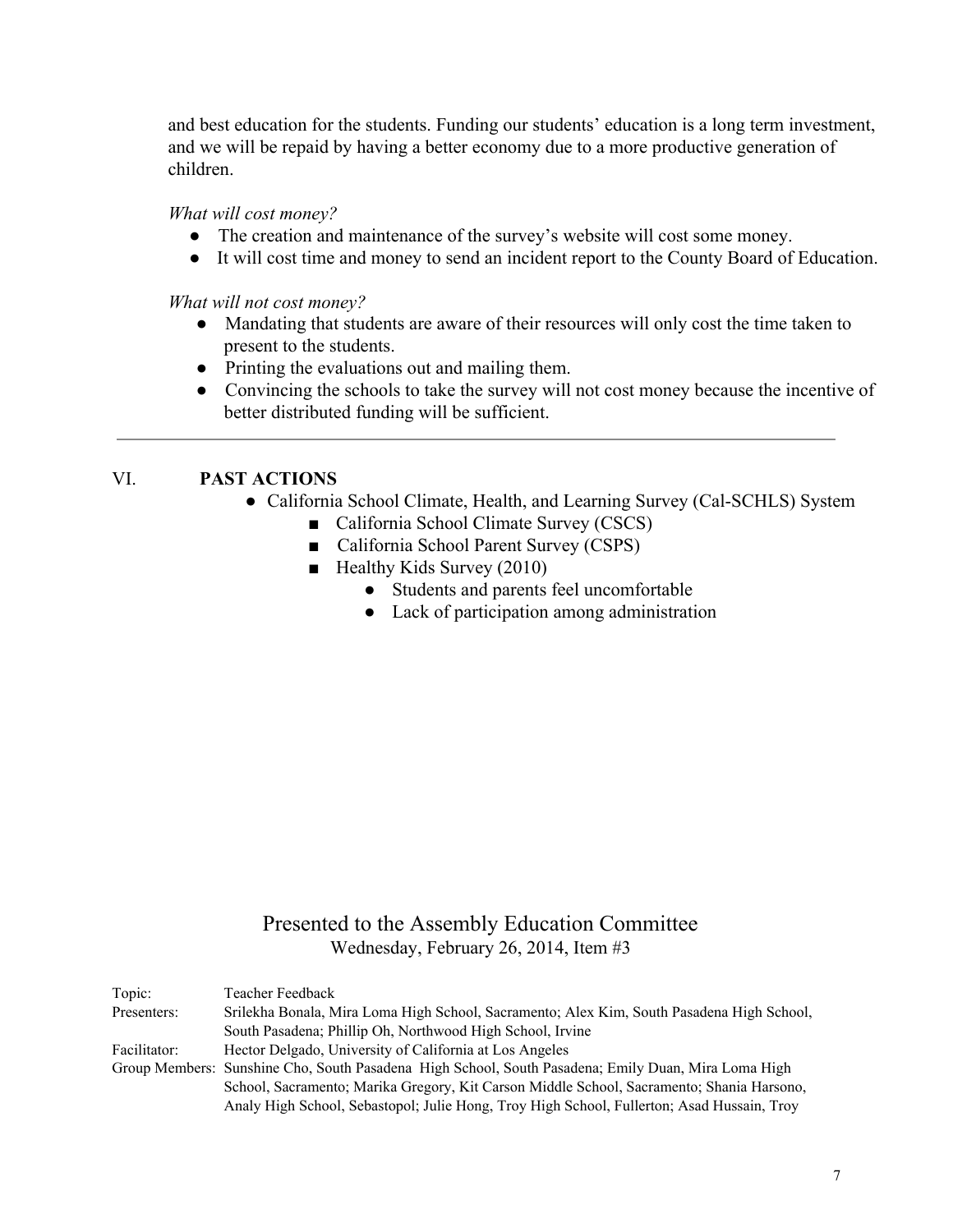# I. **PRIORITY**

The Student Advisory Board on Education, a program of the California Association of Student Councils, establishes improving SB 1422 as a priority.

#### II. **RECOMMENDED LEGISLATIVE ACTION**

The Student Advisory Board recommends that the legislature

- 1. Implementing a student-developed statewide system for student-teacher feedback in high schools and junior high schools.
- 2. Establishing a finalized set of criteria which guide students in providing feedback of their teachers' performance based on student-developed guidelines recommended by the Student Advisory Board on Legislation in Education.

# III. **PROVEN RESULTS AND RATIONALE**

Students should have a voice within their education because students ultimately are the most significant stakeholders involved. Students' perspective of an ideal teacher often differs from that of administrators. Therefore, students can use an effective feedback system, based off student-created criteria, to voice observations and solutions to help improve their teachers' performance. The criteria includes items with which students have prior experience and exposure, such as how well teachers effectively integrate technology into their lessons, utilize the time provided during lessons, and control the classroom atmosphere. Not only will the criteria for the feedback system benefit students, but teachers will improve by receiving feedback in a structured and positive manner. The state of California will implement the Common Core Standards, which aims to provide a holistic learning experience. A student developed feedback system would complement Common Core by incorporating student views and ideas into this new system. Above all, the establishment of constructive student-to-teacher feedback criteria will create a comfortable relationship between of both students and teachers and and improve the performance levels of both parties.

Several case studies prove the effectiveness of student-teacher feedback systems in improving teacher performance. A main factor in the majority of the studies is measuring performance and improvement from a students' viewpoints, as they are the main beneficiaries of teacher performance. For example, the International Journal of Medicine conducted two studies in 2011 in the Second Military University in China and in the University of Washington School of Medicine in the United States in which they defined criteria within the feedback mechanism and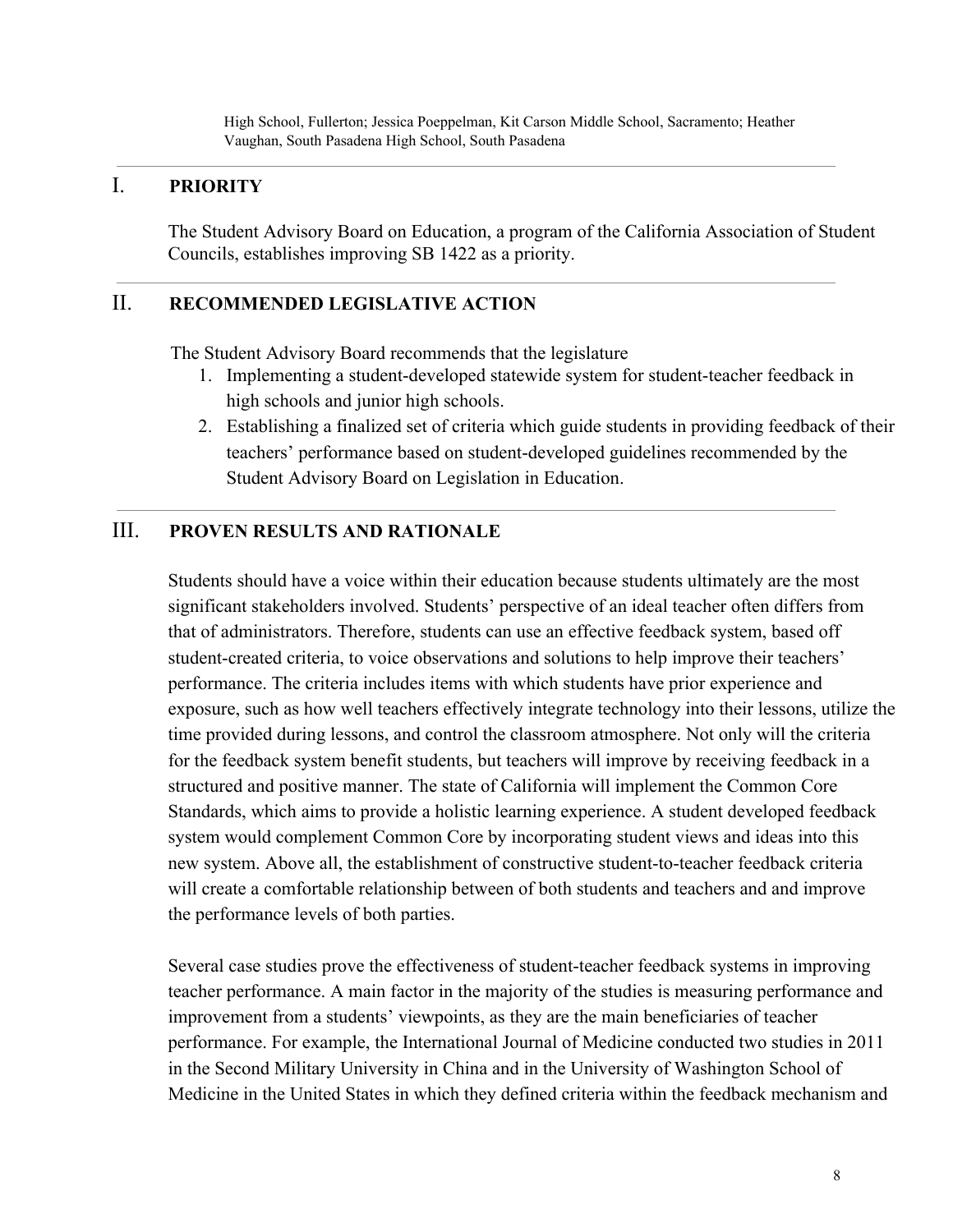measured increases or decreases within student satisfaction. The criteria included the teacher's control of the classroom and interaction with the student. Within the first year, there was about a ten percent increase in student satisfaction and a fifty percent increase by 2013.

Another case study conducted by the Measures of Effective Teaching (MET) Project, endorsed by the Bill and Melinda Gates Foundation, tests a student's ability to identify the effectiveness of a teacher despite the level of resources available. The study set criteria consisted of:

Care: The teacher can identify a problem bothering a student.

Control: The teacher can actively stop disruptive behavior.

Clarify: The teacher knows when the class understands.

Consolidate: The teacher can identify weaknesses within the classroom and individual students and fix them.

The students of the study provided an average of 40 percent positive feedback to ineffective teachers and an average of 80 percent positive feedback to effective teachers. This study suggests that students can clearly identify a teacher's effectiveness.

A study conducted by University of Arizona professor Lawrence Aleamoni in 1999 identifies an 87 to 89 percent correlation between the use of student based feedback towards their teachers and teacher improvement.

The New Haven School system in Connecticut has developed a process and criteria for student, administration, and parent feedback towards teachers. The student sector has seen about 40 percent improvement over the course of the program.

The Student Advisory Board on Legislation in Education suggests that students provide feedback to their teachers within the following criteria:

- Challenges students
- Is organized
- Engages students
- Effectively utilizes time
- Effectively utilizes resources
- Appropriately integrates technology
- Has effective presentation skills
- Teaches to all learning styles
- Helps all students to feel comfortable in the classroom
- Disciplines effectively
- Treats all students impartially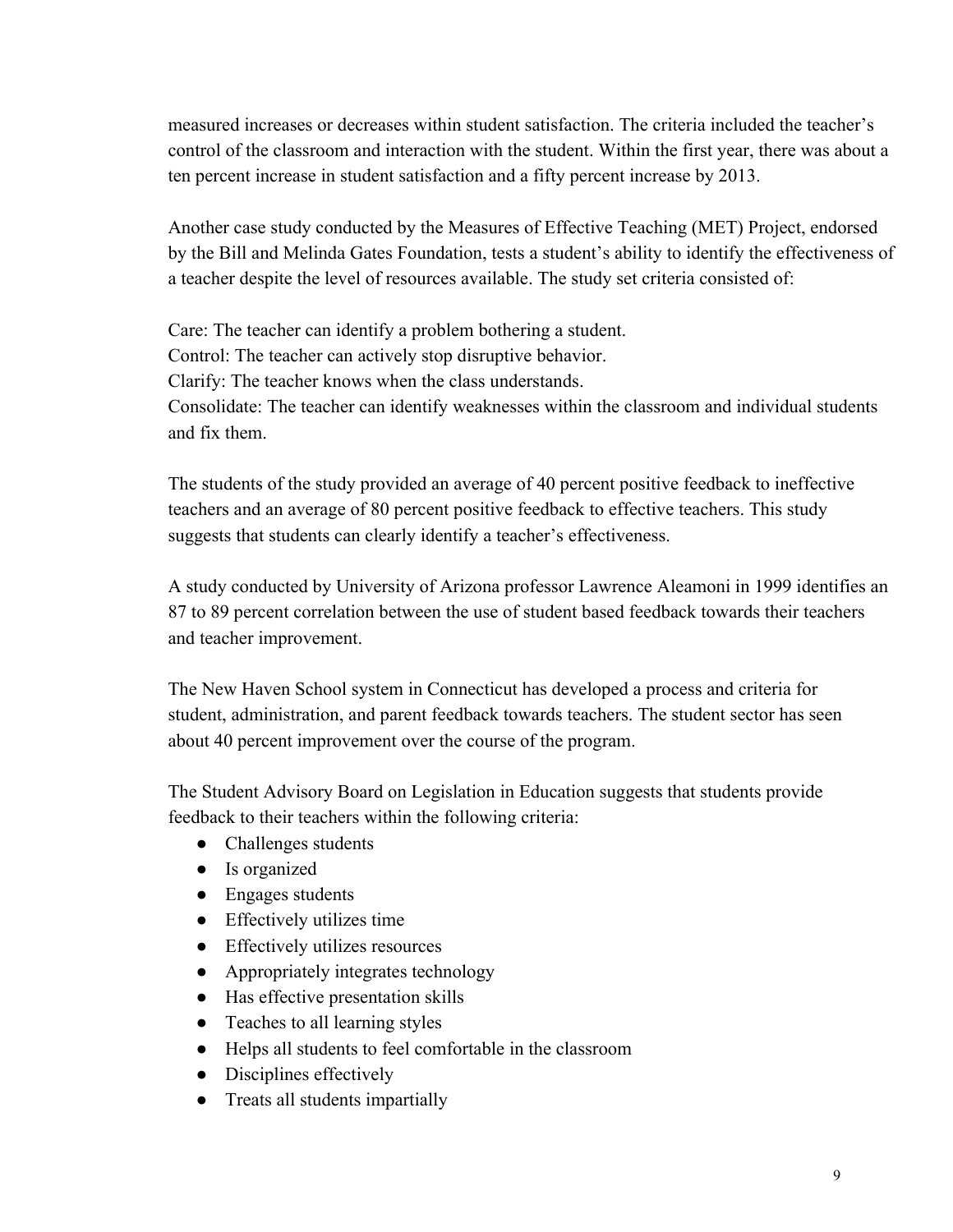- Behaves appropriately at all times
- Is available to students outside of class

# IV. **KEY ISSUES**

- There is no standardized criteria for student feedback on teacher performance. In most schools in California, collection of student feedback is not a commonplace activity. Not all teachers actively seek out student feedback.
- Students are not able to provide balanced, organized comments to their teachers about the teachers' performance. Teachers may feel threatened or victimized by imbalanced or unorganized comments.

# V. **FISCAL ANALYSIS**

*What will cost money?*

- Editing and finalizing the criteria to be used for student-teacher feedback will require moderate funding to financially compensate those involved in the editing process.
- If a paper survey system is implemented as the medium for our criteria-based feedback, then a financial investment would have to be made to pay for the paper used.

*How can we pay for it creatively?*

• If a paper survey system was implemented as the medium for our criteria-based feedback, then a financial investment would have to be made to compensate for the paper used. An alternative medium to paper could be a school wide survey that would be distributed electronically. Likewise, schools may also use electronic resources to lessen costs of printing and distributing.

# Presented to the Assembly Education Committee Wednesday, February 26, 2014, Item #4

| Topic:       | Technology in the Classroom                                                                                  |
|--------------|--------------------------------------------------------------------------------------------------------------|
| Presenters:  | Tori Sheber, Windsor High School, Windsor; Jenny Wang, Pasadena High School, Pasadena;                       |
|              | Madison Zimmerman, University Preparatory School, Redding                                                    |
| Facilitator: | Jennifer Yi, Troy High School, Fullerton                                                                     |
|              | Group Members: Tianna Aiken, Kit Carson Middle School, Sacramento; Jordan Blaska, Lincoln Junior High, Taft; |
|              | Jason Li, Pleasant Grove High School, Elk Grove; Erik Martin, Westlake High School, Westlake                 |
|              | Village; Ishan Sinha, Bellarmine College Preparatory, San Jose; Auberta Ting, Zenith Review,                 |
|              | Irvine; Sindhuja Vaidhyanathan, Mira Loma High, Sacramento; Jasmine Yong, Oakdale High                       |
|              | School, Oakdale; Simon Zhou, Canyon High School, Anaheim                                                     |

# I. **PRIORITY**

The Student Advisory Board on Education, a program of the California Association of Student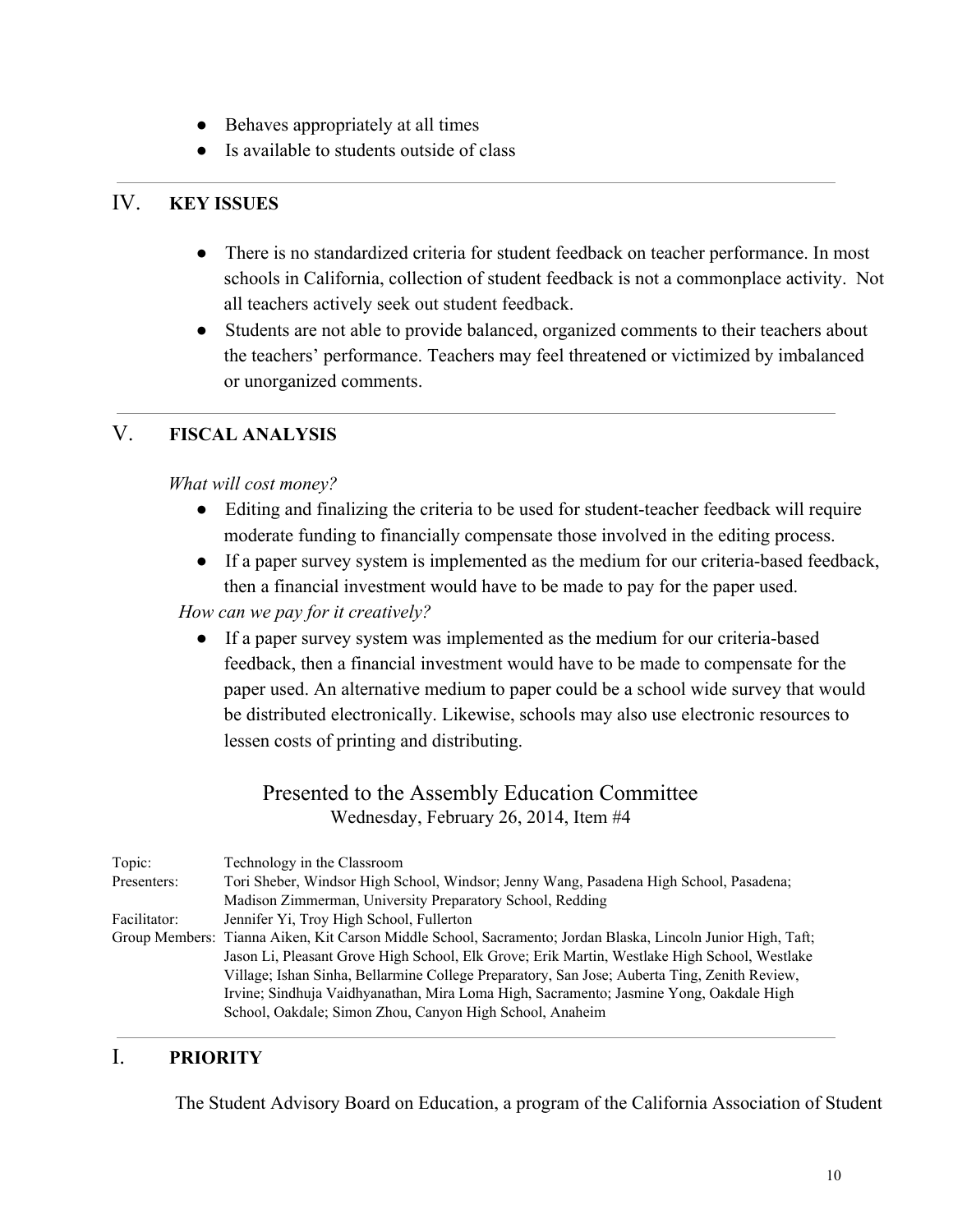Councils, establishes technological comprehension and application as top priorities on the state educational agenda.

# II. **RECOMMENDED LEGISLATIVE ACTION**

The Student Advisory Board recommends that the legislature increase the presence of computer programming in California's education system by recommending each educational district to utilize an online program to help teach students about basic computer functions and applications. Although the ultimate decision of which program to use will be made by the individual districts, three programs that caught our eyes were the Hour of Code, a program that teaches the basics of computer programming and the functions of the computer, Code/Racer, an interactive game that promotes coding, and AtomicLearning.Com, a website with a comprehensive set of tutorials in regard to computer usage. Some other potential programs are CodeAcademy.com, W3schools.com, Eloquent JavaScript, Code School, Code Avengers, PythonTutor.com, MIT OpenCourseWare, Udacity, Mozilla Developer Network, K12.com, and TCH010. Although the districts may choose not to use a program to improve computer education, we believe that state influence will be a crucial factor in both the advancement of support for computer programming in core education,as well as the increase of general public awareness for this key area of education. By virtue of having the state government support these programs, the campaign for the inclusion of computer programming in basic education will become a practical and effective symbol in the incorporation of modern technology in the California education system.

# III. **PROVEN RESULTS AND RATIONALE**

- Coding is essential in the education of students as it sets the infrastructure for all software.
- Coding promotes problem solving and allows kids to analyze more effectively.
- It allows students to see how math can be integrated in the learning of computer languages.
- Computer science is a new frontier in the world job market. It is a top-paying college degree and computer programming jobs are growing at 2X the national average. Learning programs inform users of not only vital computer functions but also the basics of computer programming.
- Because of programs such as Hour of Code, one out of every 6 American students knowing how to program. In addition to the president, companies in the Silicon Valley have been lobbying school districts to teach computer science and state to require computer science as a core subject.
- So far, 6 states have committed to requiring instruction in computer science.

# IV. **KEY ISSUES**

• The K-12 student educational system is not preparing students for the modern age of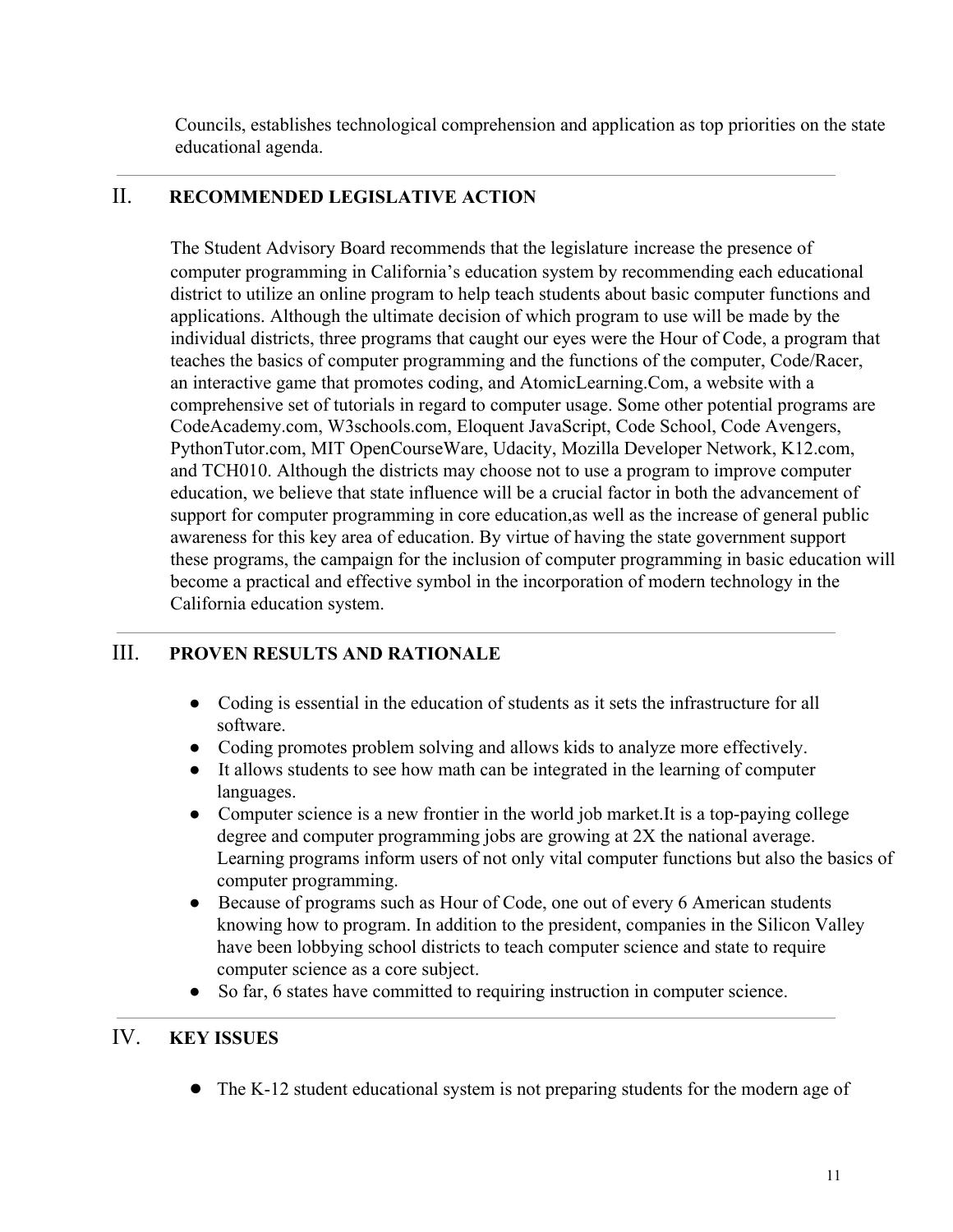technological development and design.

# V. **FISCAL ANALYSIS**

The programs are completely free, with the only cost being time. The state would have no cost because this is simply a recommendation for the districts.

# VI. **PREVIOUS ACTION**

Because coding is such a new frontier, California should take this opportunity to promote computer programming. Obviously, no bills have been passed about this yet and California should take it as a chance to be a role model. Kentucky has already allowed schools to count it as a foreign language. Because programming will be in common core, the education board should definitely consider taking this chance to prepare for such a large leap into something we'll all be tested on.

# Presented to the Assembly Education Committee Wednesday, February 26, 2014, Item #5

| Topic:       | Defining Pupil Engagement in the LCAP Rubric                                                    |
|--------------|-------------------------------------------------------------------------------------------------|
| Presenters:  | Vivian Yang, Mira Loma High School, Sacramento; Zhenrong Shi, Crescenta Valley High School, La  |
|              | Crescenta; Riva Yeo, Troy High School, Fullerton                                                |
| Facilitator: | Esha Lal, Granite Bay High School, Granite Bay                                                  |
|              | Group Members: Angela Sohng, Troy High School, Fullerton; Sandy Hi, Eagle Rock High School, Los |
|              | Angeles; Paige Amormino, Cardinal Newman High School, Santa Rosa; Spencer Coon, Cardinal        |
|              | Newman High School, Santa Rosa; Gina Wu, Rio Americano High School, Sacramento; Siena Getz,     |
|              | Kit Carson Middle School, Sacramento; Nicholas Daneshvari, Westlake High School, Westlake       |
|              | Village; Emily Duarte, Eagle Rock High School, Los Angeles                                      |

### I. **PRIORITY**

The Student Advisory Board on Education, a program of the California Association of Student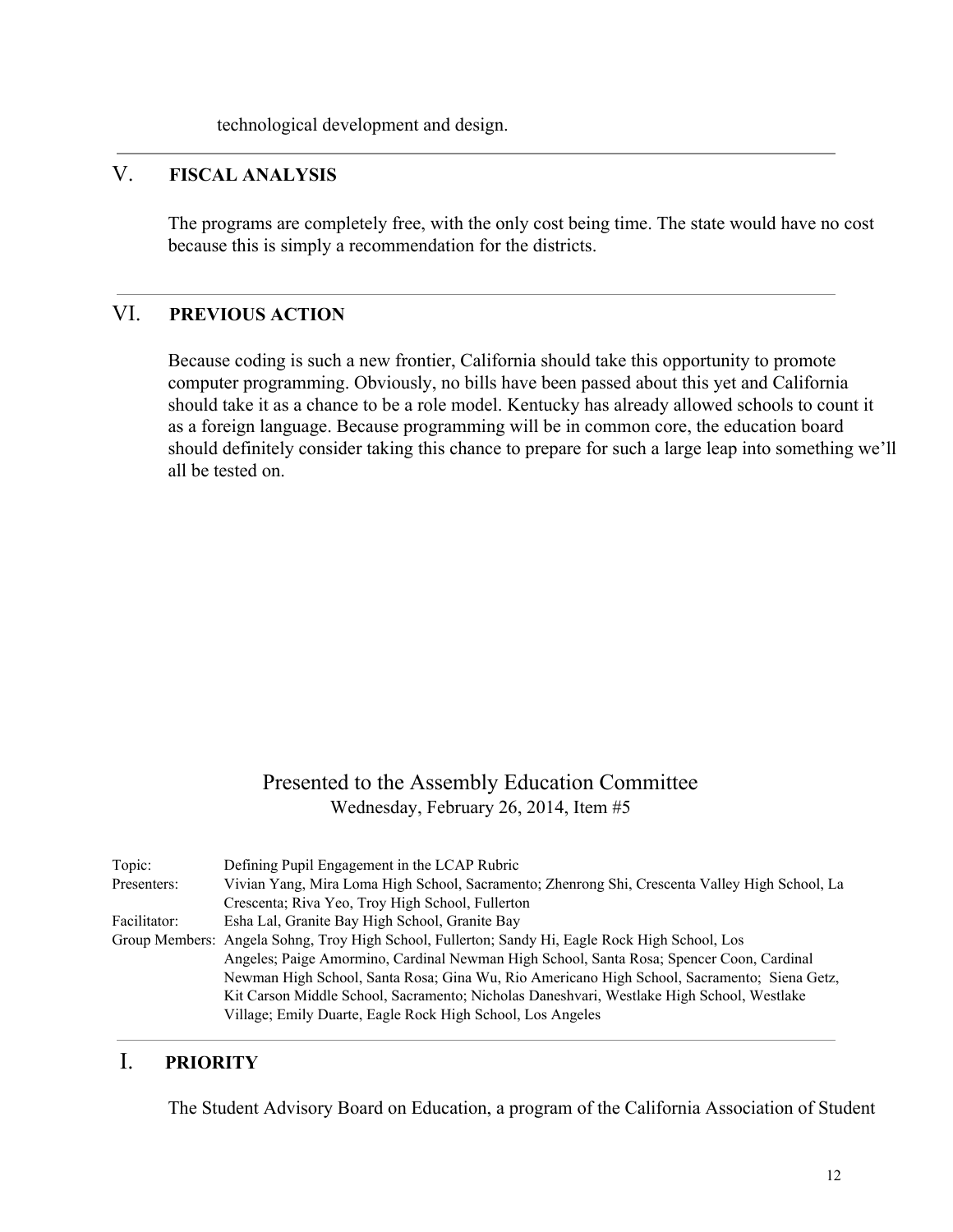Councils, establishes increasing student engagement by expanding its definition in the LCAP as a priority.

# II. **RECOMMENDED LEGISLATIVE ACTION**

The Student Advisory Board recommends that the legislature expands the definition of pupil engagement in the LCAP as students having diverse opportunities to be actively invested in the school, both inside and outside of the classroom.

# III. **PROVEN RESULTS AND RATIONALE**

- School is the opportunity for students to discover themselves and engage in their passions to experience personal growth. The 6.3 million students across California have diverse passions, and if some students are not given an outlet for expression and engagement, they will not experience that same level of motivation and growth.
- The current LCAP list of priorities addresses the topic of "pupil engagement." The problem is that pupil engagement is narrowly defined as absences and dropout ratings (school attendance rates, chronic absenteeism rates, middle school dropout rates, high school dropout rates, high school graduations rates). While attendance and dropout rates should be considered, "pupil engagement" clearly means more. It means that students have diverse opportunities to be actively invested in school, both inside and outside the classroom. We strongly support the ideals of the Local Control Funding Formula (LCFF), which aims to give the district greater flexibility in determining their resource allocation. We want to ensure that district boards keep this definition of pupil engagement in mind while they are distributing our resources. As a result, pupil engagement and interests will be truly accounted for, allowing those districts that provide lesser opportunities to direct their attention toward and cater to their student's interests.
- With more opportunities at schools, students will find engagement opportunities that better align with their interests. Thus, students will feel happier and more confident in their school system because they will feel a greater sense of community and involvement. Therefore, the California education system as a whole will improve and lead to auspicious outcomes such as decreasing dropout rates, and thus a more educated, productive population.

# IV. **KEY ISSUES**

- Pupil engagement in the LCAP is narrowly defined as K-12 attendance rates and drop-out rates.
- The current definition fails to encompass the true meaning of student engagement: students actively invested in the school both outside or inside the classroom.